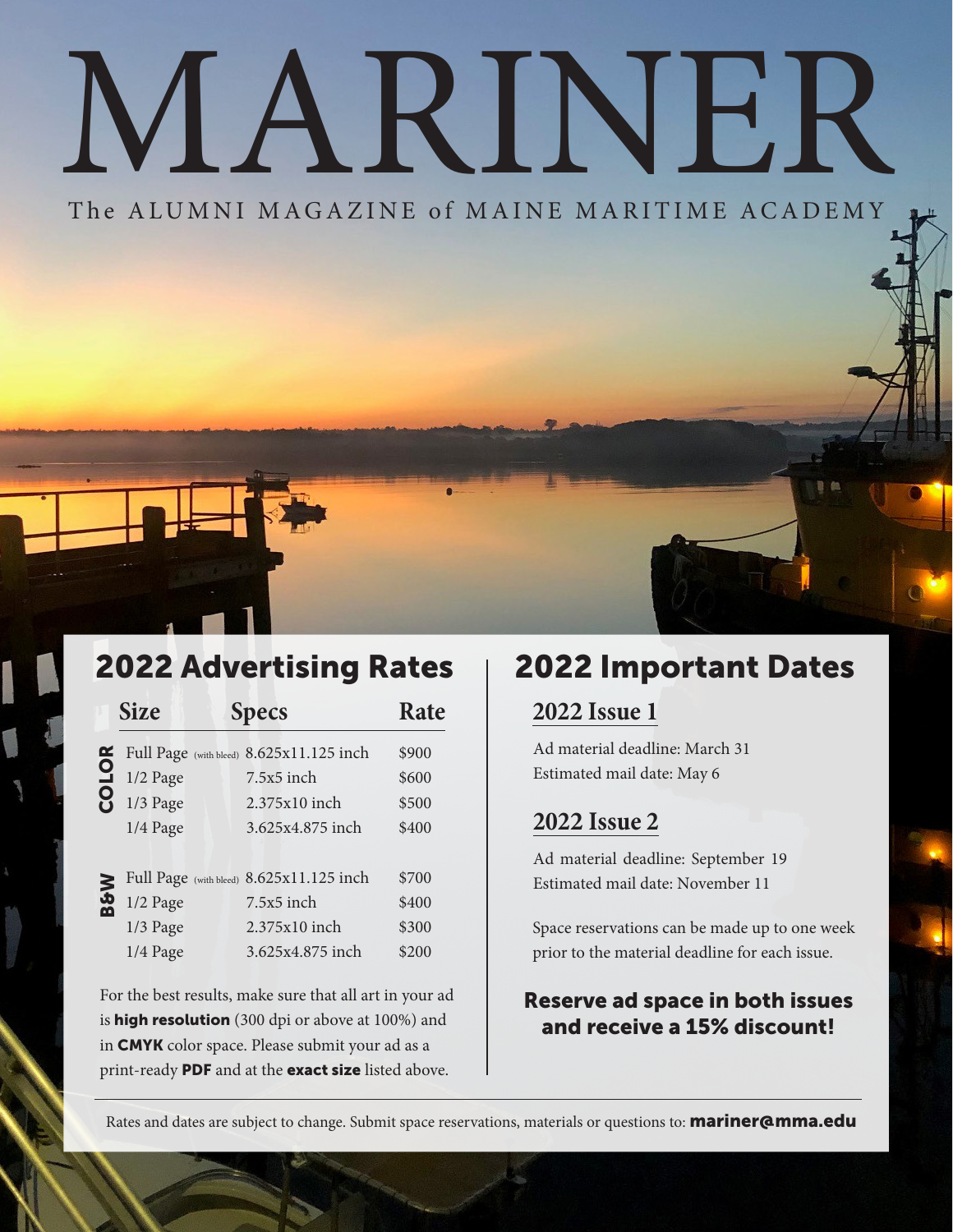## FULL PAGE (WITH BLEED) 8.625x11.125 INCH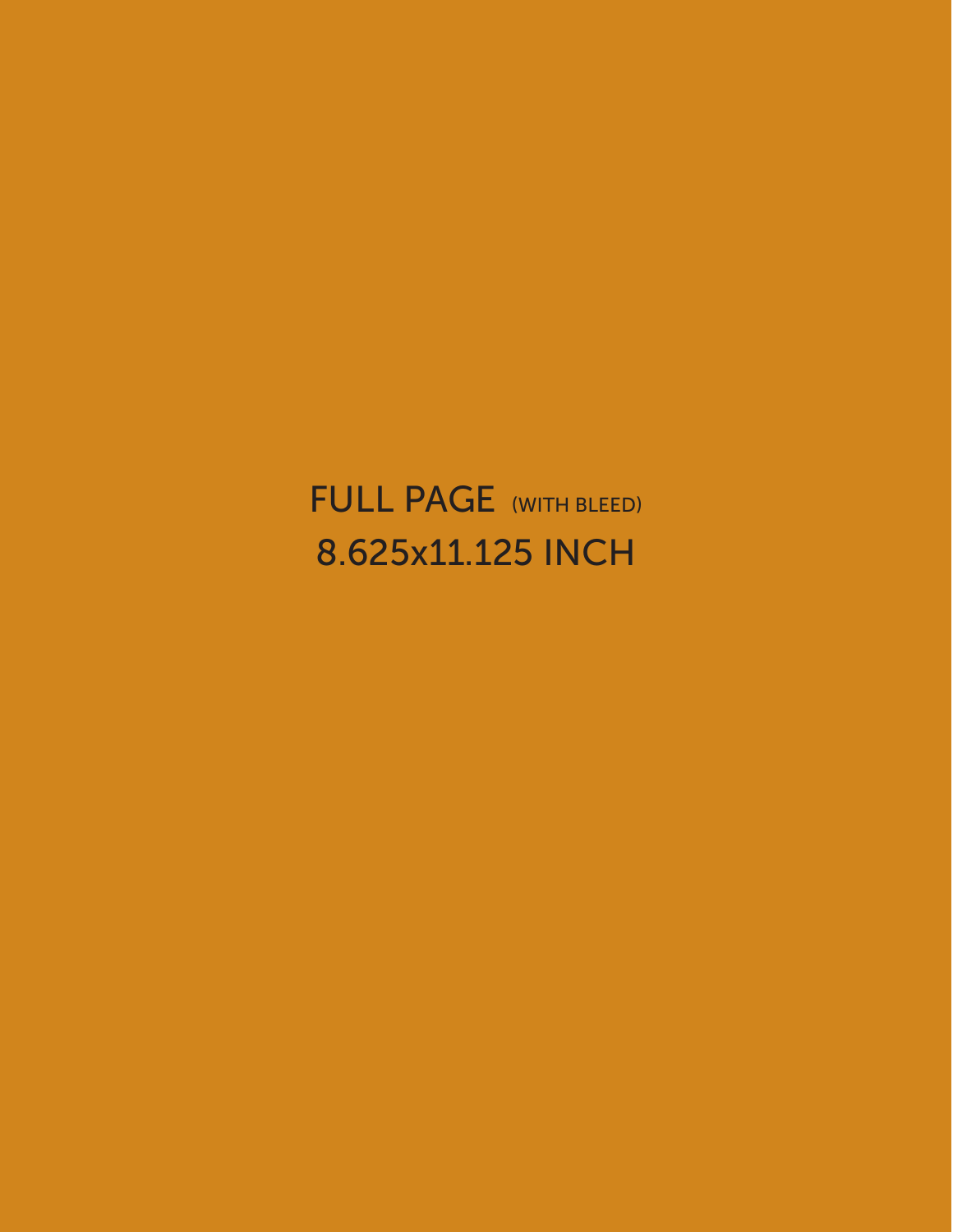## 1/3 PAGE 2.375x10 INCH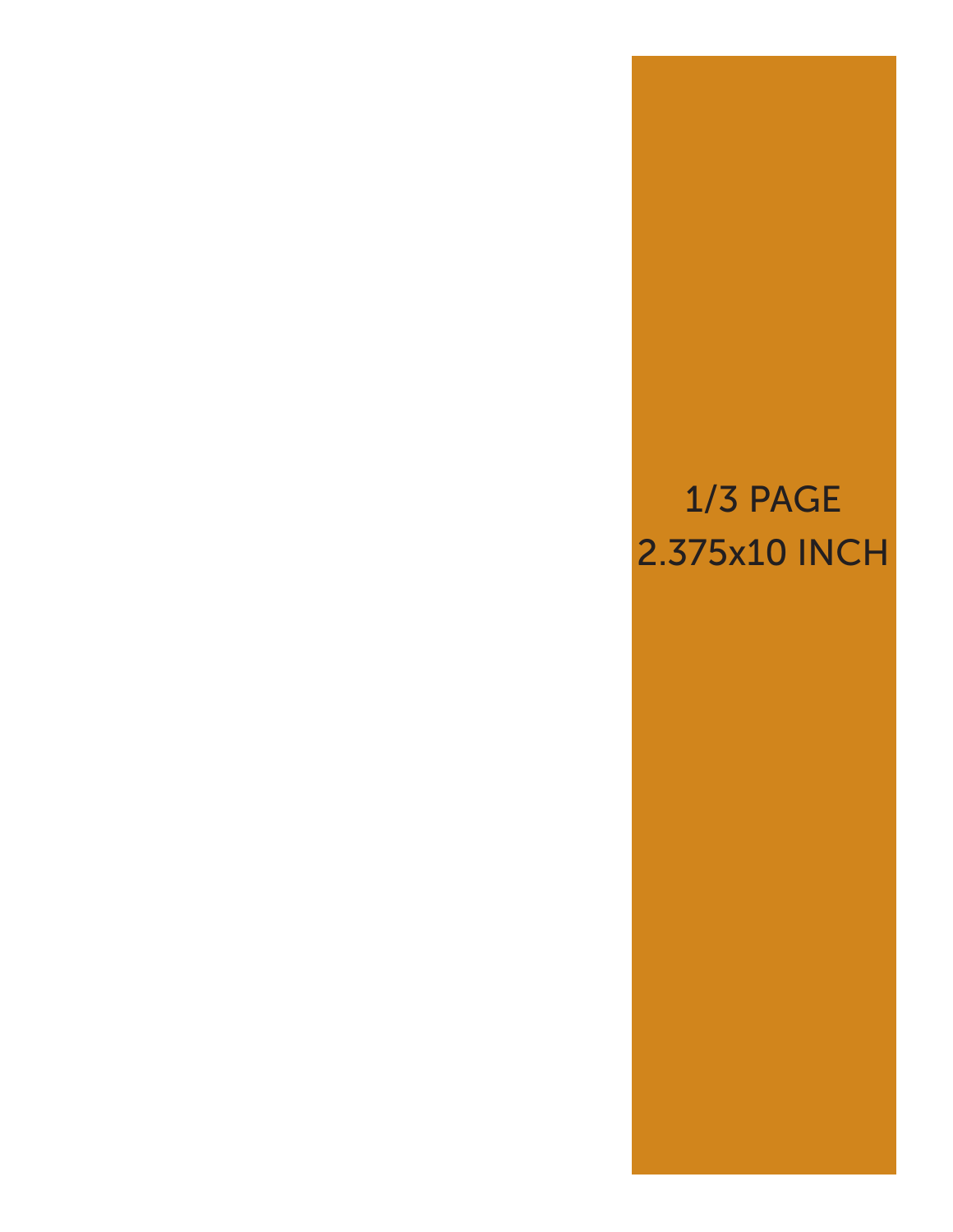## 1/2 PAGE 7.5x5 INCH